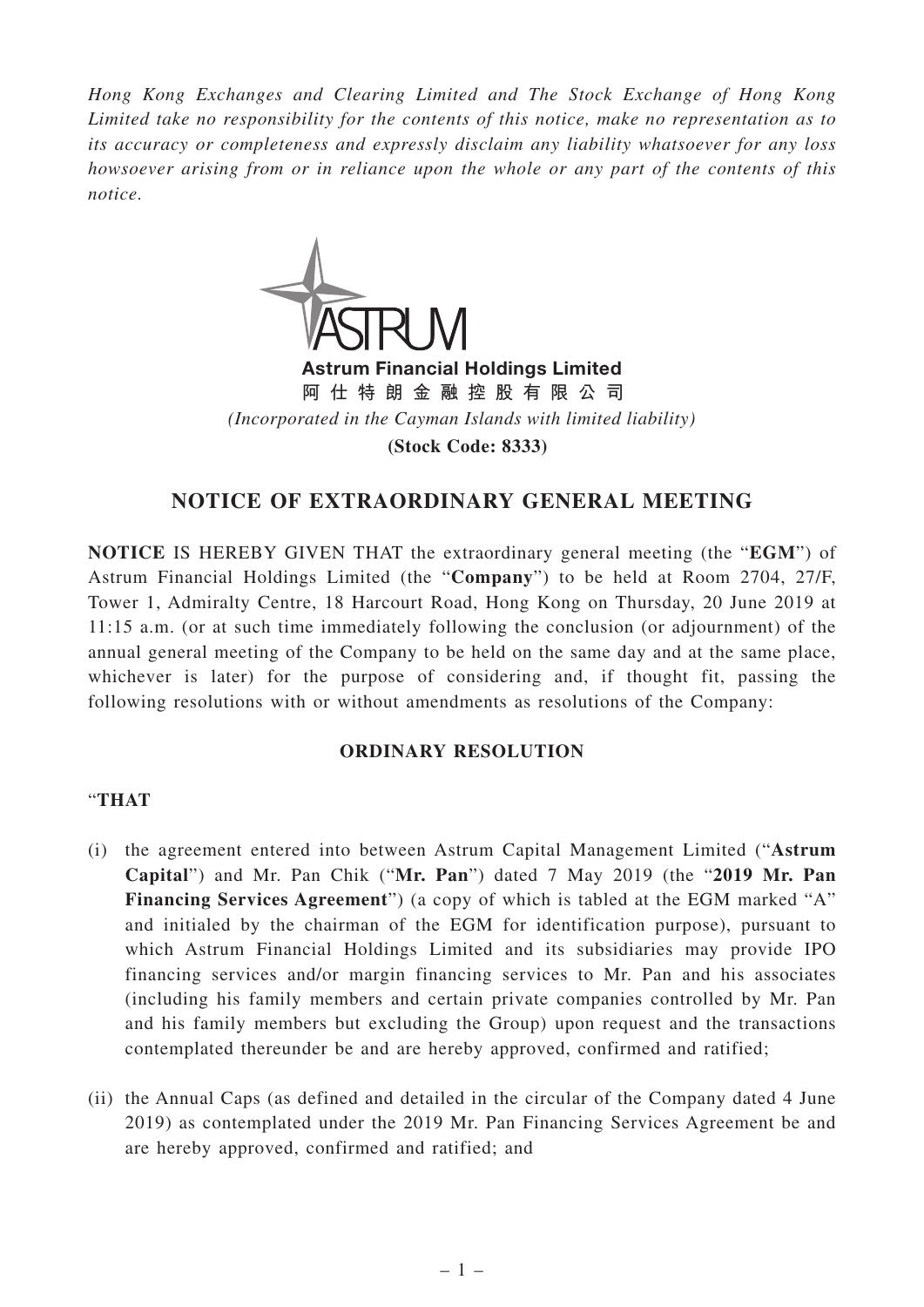(iii) any one director of the Company be and is hereby authorised to do all such acts and things and execute such documents (including the affixation of the common seal of the Company where execution under seal is required) and take all steps which, in his/her opinion deemed necessary, desirable or expedient to implement and/or effect the transactions contemplated under the 2019 Mr. Pan Financing Services Agreement for and on behalf of the Company."

> By Order of the Board **Astrum Financial Holdings Limited Pan Chik**

> *Chairman and Chief Executive Officer*

*Notes:*

- 1. Any member of the Company entitled to attend and vote at the EGM is entitled to appoint one or more proxies to attend and vote instead of him. A member who is the holder of two or more shares may appoint more than one proxy to represent him and vote on his behalf at the EGM. A proxy need not be a member of the Company.
- 2. The instrument appointing a proxy shall be in writing under the hand of the appointer or his attorney duly authorised in writing, or if the appointer is a corporation, either under seal or under the hand of an officer or attorney duly authorized on its behalf.
- 3. Where there are joint registered holders of any shares, any one of such persons may vote at the EGM (or any adjournment thereof), either personally or by proxy, in respect of such share as if he were solely entitled thereto; but if more than one of such joint holders by present at the EGM personally or by proxy, that one of the said persons so present whose name stands first on the register of members of the Company in respect of such share shall alone be entitled to vote in respect thereof.
- 4. In order to be valid, the proxy form, together with the power of attorney or other authority (if any) under which it is signed or a notarially certified copy thereof, must be deposited at the Company's branch registrar and transfer office in Hong Kong, Tricor Investor Services Limited at Level 22, Hopewell Centre, 183 Queen's Road East, Hong Kong not less than 48 hours before the time appointed for holding the EGM or any adjournment thereof.
- 5. Delivery of an instrument appointing a proxy shall not preclude a shareholder from attending and voting in person at the EGM and, in such event, the instrument appointing a proxy shall be deemed to be revoked.
- 6. The transfer books and register of members of the Company will be closed from 17 June 2019 (Monday) to 20 June 2019 (Thursday), both dates inclusive. During such period, no share transfers will be effected. In order to qualify for attending the EGM, all transfer documents, accompanied by the relevant share certificates, must be lodged with the Company's branch share registrar in Hong Kong, Tricor Investor Services Limited at Level 22, Hopewell Centre, 183 Queen's Road East, Hong Kong for registration no later than 4:30 p.m. on 14 June 2019 (Friday).
- 7. A form of proxy for use by shareholders of the Company at the EGM is enclosed.